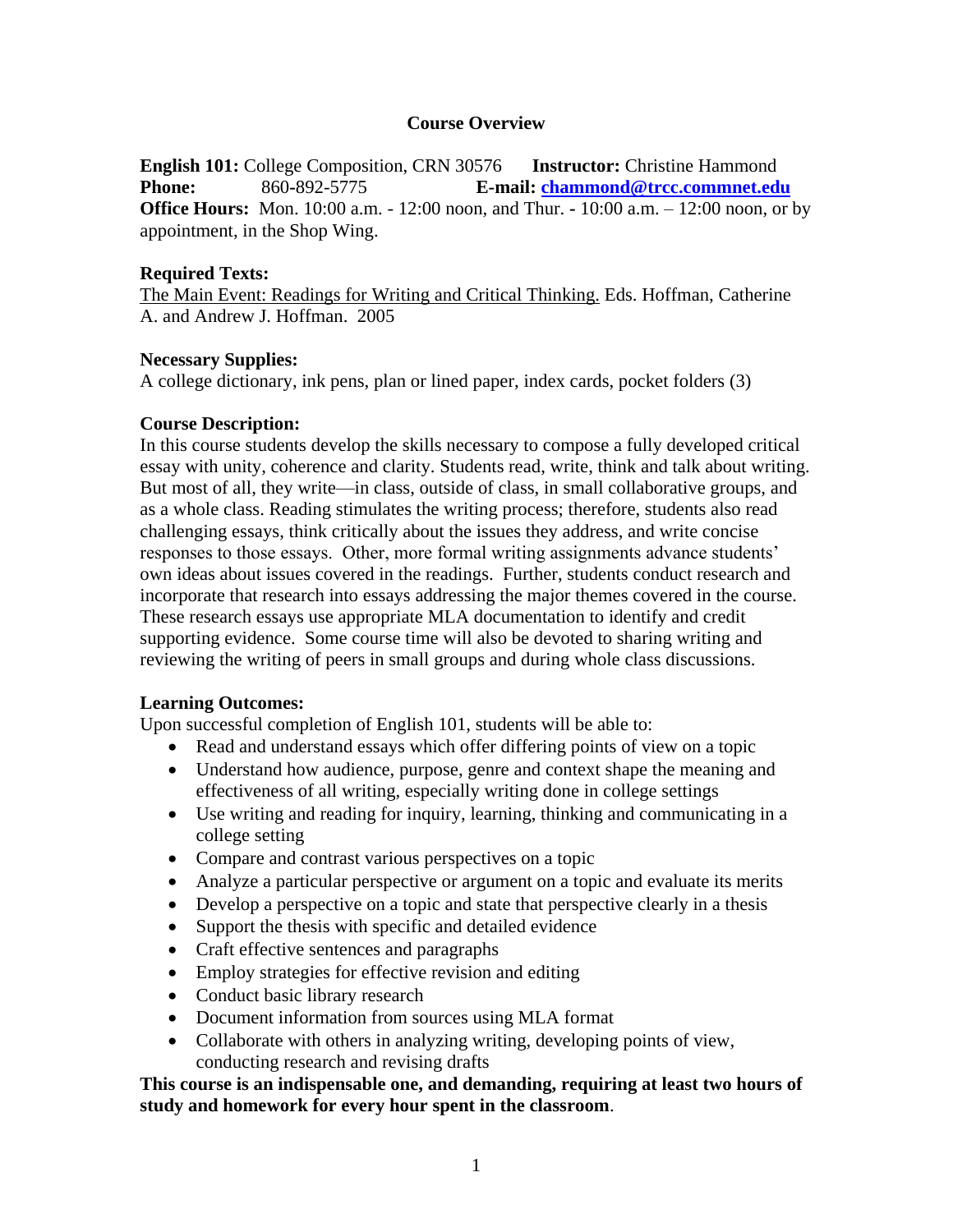## **Assignments and Grading**

Students will work in small groups sharing writing, generating ideas, refining essay topics, and editing drafts. It is important that students attend class, come with assignments completed, participate as peer editors, and enter into reading and writing discussions. These shared activities all help writers explore and develop the ideas they want to write about. The final grade in this course will be based upon the following assignments:

## Informal Written Responses – 30%

These writings (and there will be many) are usually designed to raise questions about the readings and help writers clarify their own ideas about the authors' themes or arguments. However, some responses may be generated from class discussion, current events, or other activities. Most responses will be assigned as homework, though some may be written in class.

Each informal response should be *at least three well-developed paragraphs* in length. While this response can be relatively casual in structure and tone, the *thinking* should not be careless or offhanded; your writing should reflect a careful consideration of the issue or the assigned reading. Some of the readings may be difficult, requiring hard work to understand them. A good college dictionary will prove an indispensable tool to aid in this effort.

## Essay  $1 - An Essay Incorporating the Use of Definition - 10%$

Definition of terms is an important issue in writing an essay, in part, because there are many words over which people can disagree. For example when people talk about "justice" or "freedom" or success" there can be major disagreements about what these terms mean. Writers must be clear about what they mean if they expect to be understood by their intended audience. This essay will define an abstract term (or terms) using very specific strategies for development.

## Essay  $2 - An Essav$  of Causal Analysis  $-20\%$

This essay will attempt to explain why something happens the way it does, or how one thing can be affected by something else. Some cause and effect relationships are easy to understand. When we touch our damp finger to a hot iron and snatch it back, it is obvious that the heat caused the jerking motion (and the moisture caused the sizzle). Most events are not so easily analyzed; they usually have multiple causes and effects and variables, particularly when we are talking about political or social situations.

#### Essay 3 –Research-based Paper- 40%

This essay incorporates information from the work of others to support the writer's main claim (thesis). Evidence (facts, data, statistics, examples, opinions of experts) from several different kinds of sources must be included in the final paper. The subject of the essay will be one of the writer's own choosing, developed from and addressing a topic related to the readings and discussions during the course. This research essay must be a *minimum* of 6 pages in length.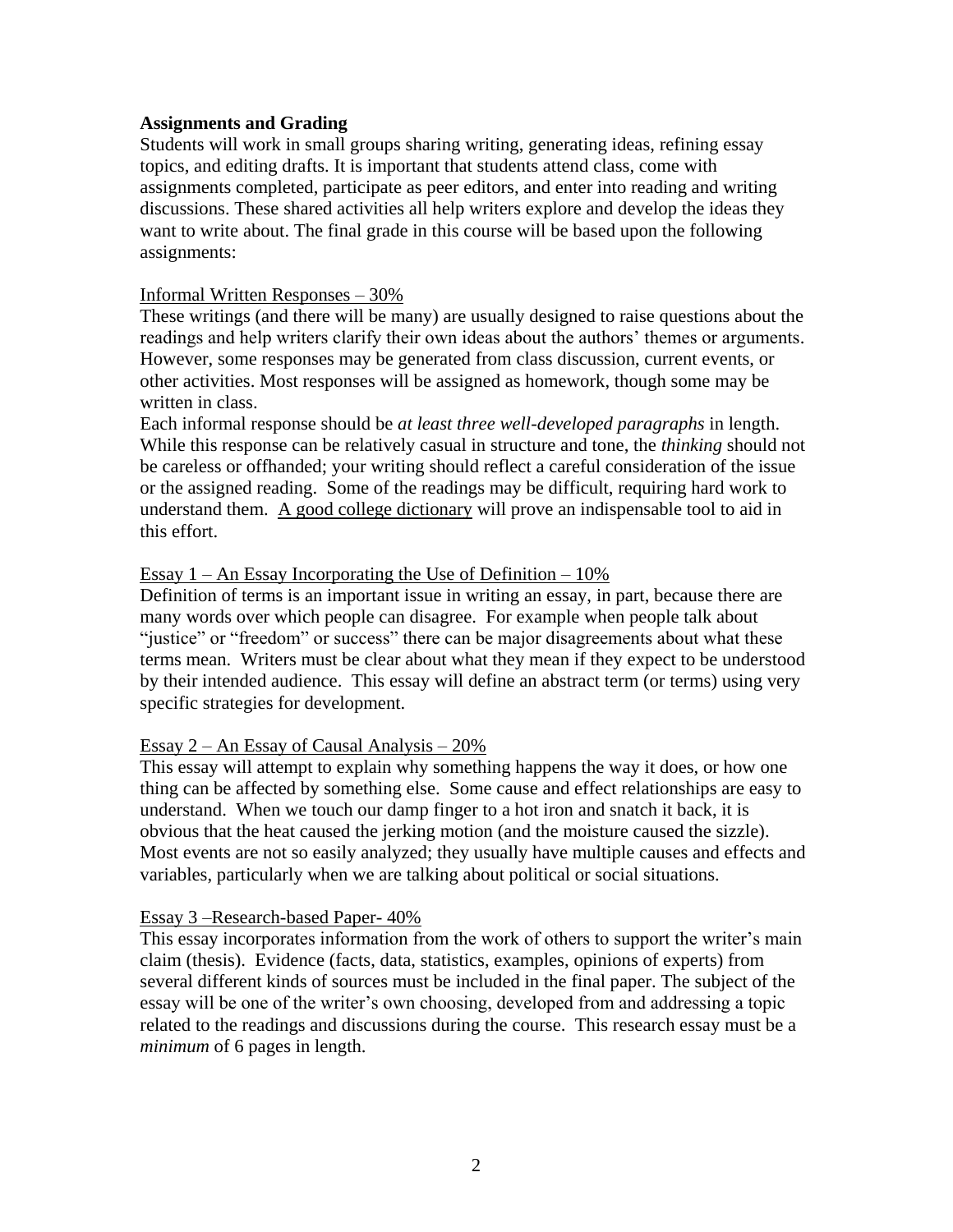# **Attendance**

Regular attendance is essential to success in the course. Any student's absence undermines the effectiveness of the whole class. Your classmates expect and deserve your contribution**. If you must miss a class meeting, you are still responsible for the work of that day. Late papers will be penalized.**

# **Academic Honesty**

Plagiarism is a violation of the academic code of honor. This violation occurs when a writer takes credit for someone else's work and submits it as his/her own. Plagiarism can also occur unintentionally through sloppy documentation of sources. Any plagiarized work will result in an F on that writing assignment and may well result in an F in the course.

# **A Few More Notes of Importance**

- 1. Any student with a hidden or visible disability that may require classroom modifications should see me about this right away. I will refer you to one of the learning disabilities counselors on campus so that together we can work out an appropriate plan to meet your needs.
- 2. Last day to Withdraw from classes, is **December 3, 2007**. A student may withdraw **at the Registrars Office** without the signature of the instructor or advisor. **A student who merely stops attending, but does not officially withdraw, will receive an F in the course.**
- 3. I encourage all students to visit me during my office hours to talk about their progress in the course or difficulties they may be having with an assignment. If my office hours are inconvenient, ask to set up an appointment at another time.
- 4. All work must be word-processed. I will not accept handwritten work. Only exceptions: In-class writing assignments.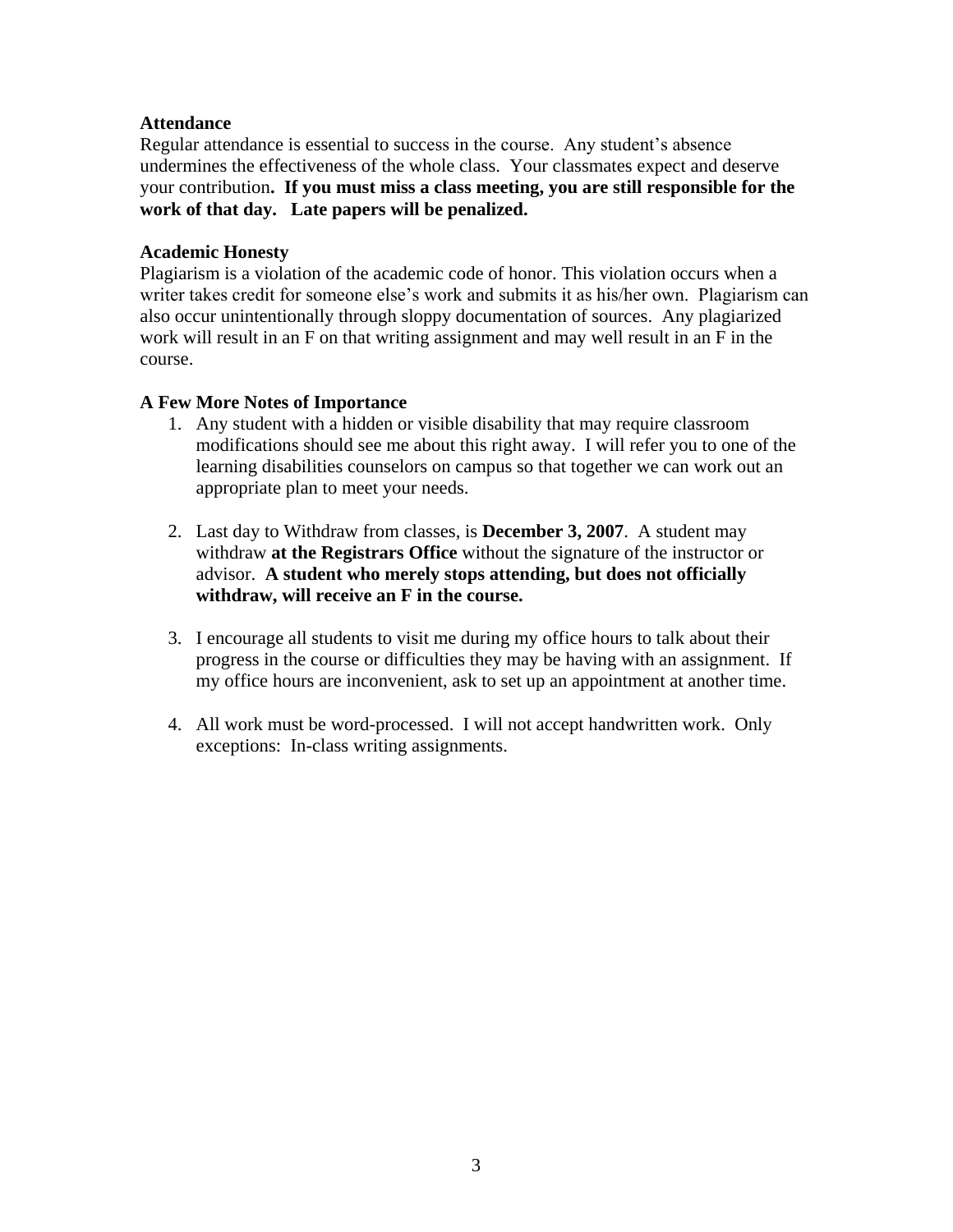#### **Schedule of Assignments**

### **Week 1**

**August 28**

Introduction to Course Writing Assessment

#### **August 30**

Reading: ME, Introduction, (pp. 1-14) and "Crossing Boundaries" by M. Rose, p. 77 Informal Write #1 Due – Respond to Rose

# **Week 2**

**September 4** Reading: ME, "Critical Mass or Incredible Mess" by B. Manson, p. 270

### **September 6**

Informal Write #2 Due – Respond to Manson

## **Week 3**

**September 11 No class meeting**; TLC Field Learning Experience Reading: "Chaos: A Science for the Real World" by J. Percival"

## **September 13**

Discussion: Order and Chaos Reading: ME, "Narcissus Cloned" by J. Conley, p. 326 Informal Write  $#3$  In – class assignment

#### **Week 4**

**September 18** Reading: ME, "Clear Thinking About Cloning" by T. Hines, p. 331 Informal Write #4 Due – Respond to Conley or Hines

**September 20**

**Draft Due – Essay #1 – Definition Peer Review – Bring three copies of your draft**

#### **Week 5**

**September 25 Essay #1 Definition Due Today!!** Introduction: Causal Analysis Reading: ME, 365-371

## **September 27**

Reading: ME, "DNA Detectives" by G. Sinha, p. 310 Informal Write #5 Due – Respond to Sinha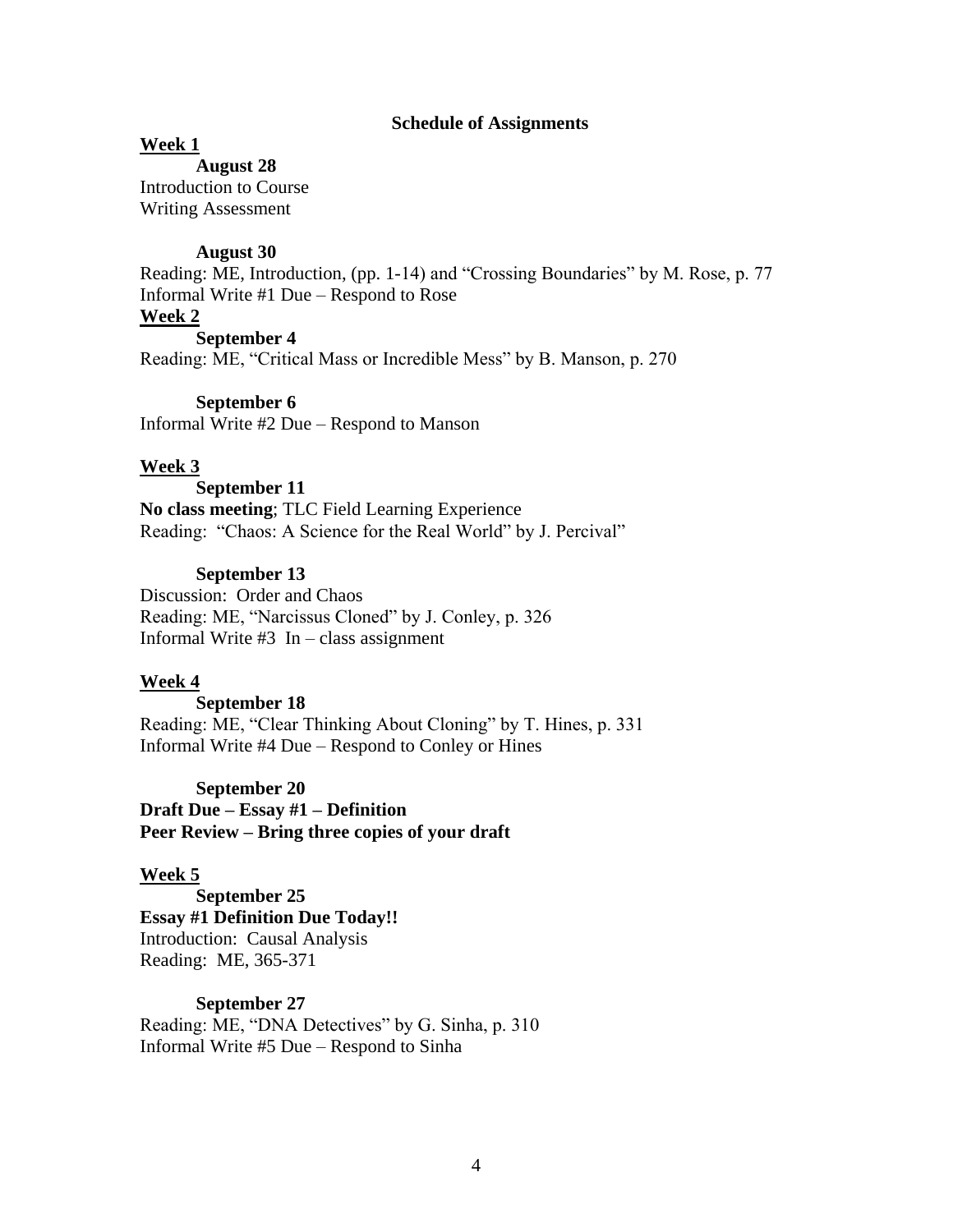## **Week 6**

**October 2**

Reading: ME, "Exercise That Fits Your Body" by K. Wong, p. 381

## **October 4**

Informal Write #6 Due – Respond to Wong

## **Week 7**

**October 9** Reading: ME, "Making Cities Civil" by J. Dolman, p. 277

**October 11** Reading:ME, "The Ecology of Hollywood" by R. Spowers, p. 284 Informal Write # 7 Due **Week 8 October 16 Draft Due – Essay #2 – Causal Analysis Peer Review – Bring three copies of your draft**

**October 18 Essay #2 – Causal Analysis Due Today!!** Introduction to the Research Process

## **Week 9**

# **October 23**

## **CONFERENCES BEGIN**

Reading: ME, "Jobs in the 21<sup>st</sup> Century" pp. 673-680 Work on group assignment

# **October 25 CONFERENCES CONTINUING**

Reading: ME, "Creating a Successful Career" by A. Stith, p. 697 Continued work on group assignment

## **Week 10**

**October 30** Developing a Research Log Research Topic  $\rightarrow$  Research Question $\rightarrow$  Thesis

#### **November 1**

Strategies for Research, A Scholarly Approach – Library presentation

#### **Week 11 November 6**